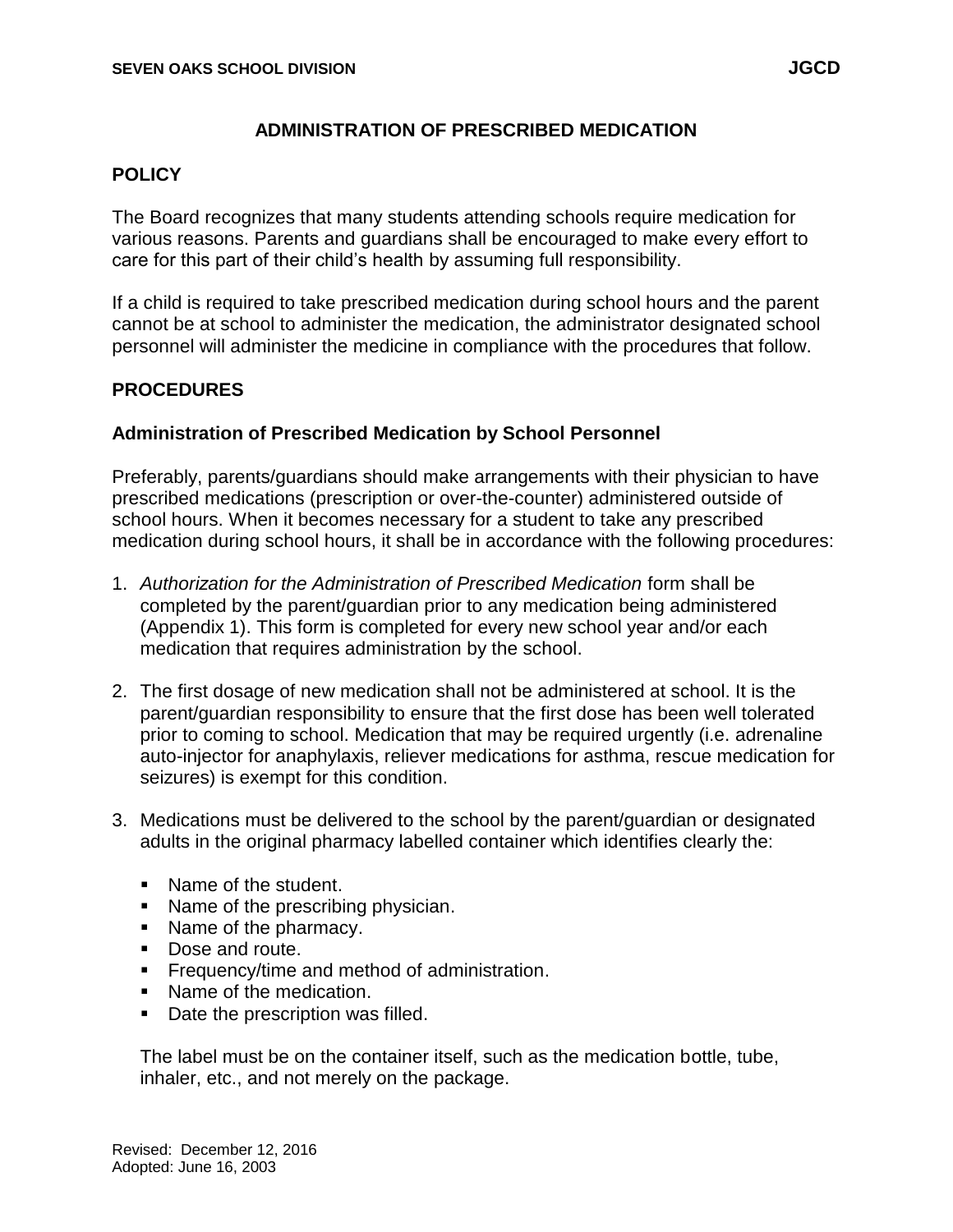#### **SEVEN OAKS SCHOOL DIVISION JGCD**

- 4. Over-the-counter medication shall be delivered to the school by the parent/guardian or designated adult in the original container along with written instructions from the child's physician that clearly identifies the information listed below:
	- Date
	- Name of prescribing physician
	- Name of student
	- Name of medication
	- Dose and route
	- **Figure 1** Frequency and method of administration
- 5. Medication shall be sent to the school in the proper dosage. If pills are to be taken in a dosage that is less than one pill, they must be cut to the appropriate size before being delivered to the school. Liquid medication shall be brought to school accompanied by a measuring device which shall provide the exact dosage.
- 6. The *Administration of Prescribed Medication Record* shall be completed by the identified staff or alternate who shall be responsible for administering the medication to the student. These records shall be maintained for 1 year (Appendix 2).

# **School Procedures**

Administrators are responsible for establishing a system for meeting the health care needs within their school which include:

- 1. Medication Administration on a Regular Basis: When a student requires medication on a regular basis, one designated staff member shall be responsible for administering the medication to the student. An alternate staff member shall also be identified to administer medication in the absence of the primary person. Medication cannot be administered by another student, including the student's sibling.
- 2. Ensuring that all staff who have agreed to be designated to administer medication are trained and are knowledgeable about this regulation and its procedures and consult regularly with their administrator.
- 3. School volunteers will not administer medication to students. Exceptions may occur during school excursions at the discretion of the school administrator.
- 4. Ensuring the distribution of procedures to parents/guardians.
- 5. Maintaining school medical records which list/include:
	- All students with significant health problems or special medical conditions.
	- **Designated employees responsible for administering medication and their** alternates.
	- **Authorization forms.**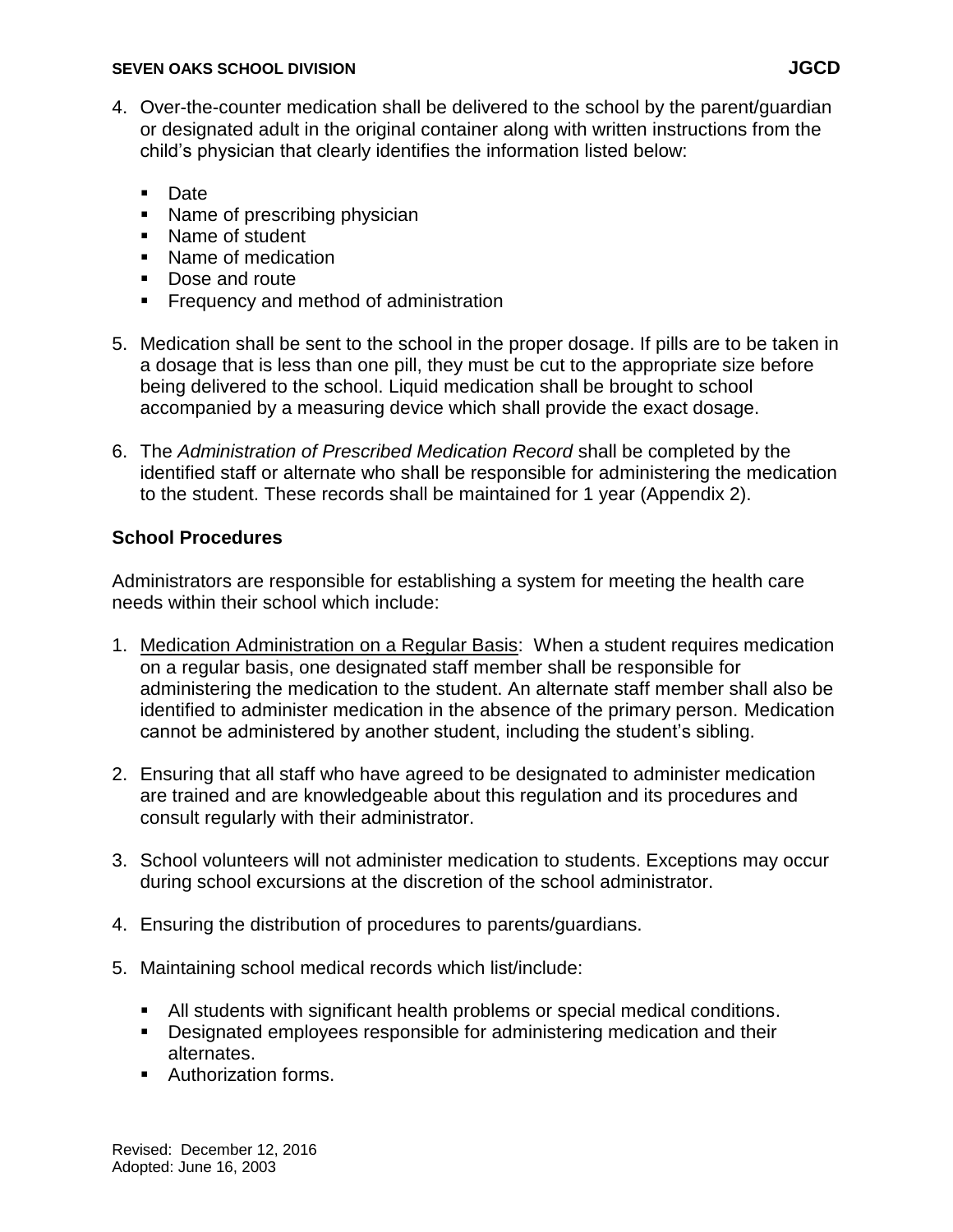#### **SEVEN OAKS SCHOOL DIVISION JGCD**

- 6. Students that require complex administration of medication (i.e. via infusion pump, nasogastric tube, injection other than adrenaline auto-injector) shall be administered by a health care professional. In circumstances in which a medication must be administered by a health care professional and that health care professional and appropriate substitute or delegate are absent for any reason, the student shall not attend the school setting. The child shall remain at home in the care and control of the parent/guardian. In the event that the child has already arrived at school, the parent/guardian or emergency contact person will be notified to pick up the child.
- 7. School personnel shall receive training by a registered nurse to administer medication by:
	- Gastrostomy tube.
	- Inhaled medication for asthma.
	- **Adrenaline auto-injector for anaphylaxis.**
	- Sublingual lorazepam and intranasal midazolam for seizures.
- 8. School personnel that are knowledgeable on the needs of the student, the medication prescribed to the student and regulations outlined in this policy may administer medication by:
	- Oral route.
	- **Instillation of medication (i.e. eye/ear drops).**
	- **Topical medication (i.e. ointment).**
- 9. School Outings:

This medication administration policy may be adapted to permit children with medication administration needs to be included on school outings. In general, consideration should be given to:

- Necessity medication should only be administered during a school outing if necessary.
- Care and Control except for inhalers and epi-pens, medications should be in the care and control of a responsible adult.
- Medication Administration Record the Record should be completed by the person responsible for the administration of medication on the school outing.
- Individual Health Care Plan (which includes the medication plan) when students who have an Individual Health Care Plan (IHCP) go on an outing, the IHCP should be carried by the person responsible for the school outing.
- **Emergency Communication there should be reasonable and appropriate access to** a telephone, cellular telephone or radio communication during a school outing.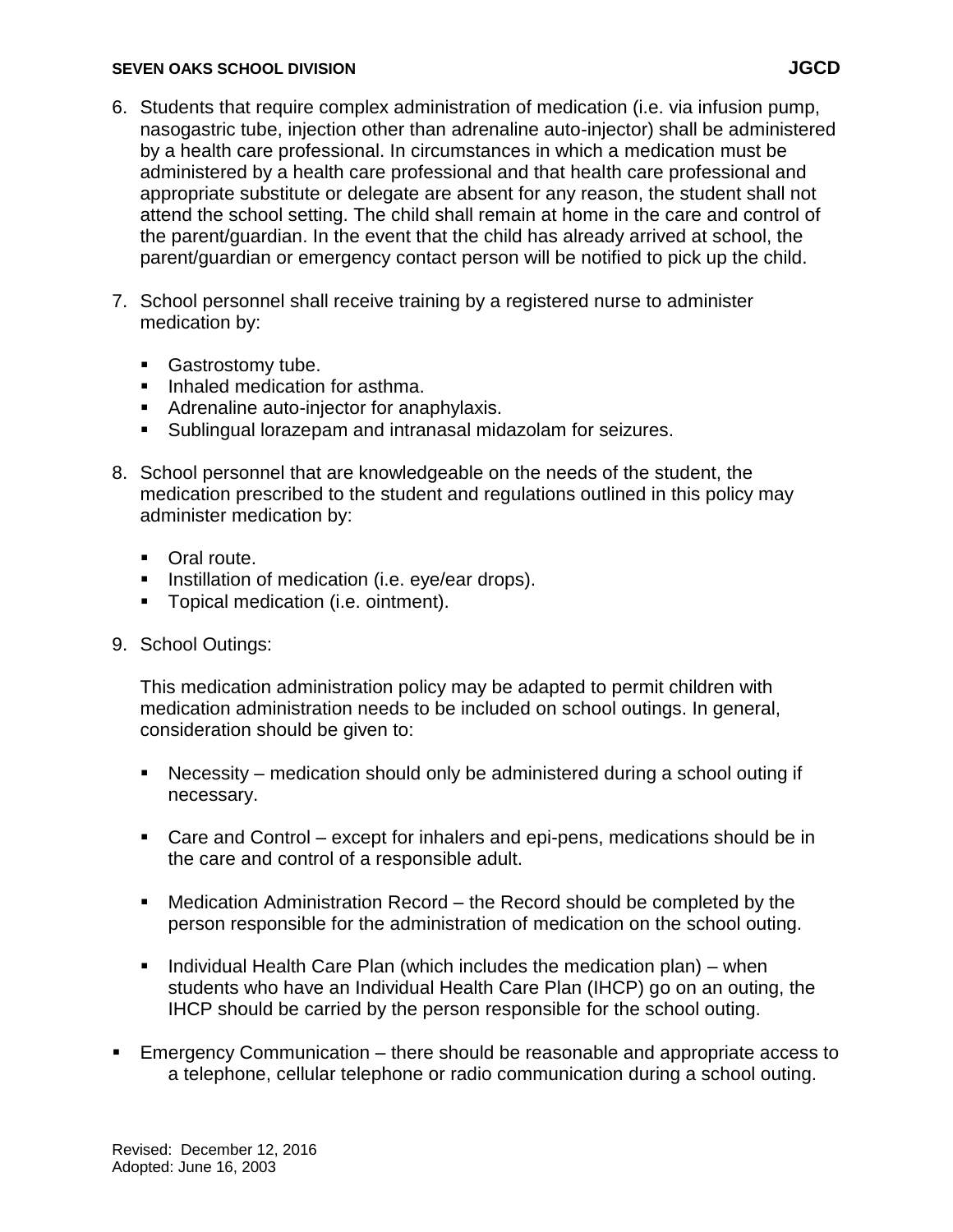## **STORAGE and SAFETY**

Storage and safety are important concerns when medication is administered in school settings.

## **Storage**

Guidelines for medications administered in school settings:

- Medications for more than one student may be stored in one locked location. Each medication shall be separated by a clear physical means. Each physical separation shall be clearly labelled with the student's name.
- The key to the locked location shall be in the care and control of the person(s) responsible for administering the medications.
- The key to the locked location shall remain on the premises of the school setting at all times.
- A spare key to the locked location shall be reasonably available.
- All staff/designates who administer medication in the school setting during the normal course of their duties shall be made aware of the location of the spare key.

# **Safety**

The administrator shall ensure that:

- Appropriate records and administration procedures be implemented.
- The staff designate and alternate identified to administer medication be trained as needed.

# **Record Keeping**

- 1. Each student who is administered medication shall have a separate Administration of Medication Record for each medication administered (Appendix 2).
- 2. The Administration of Medication Records shall be stored in the area where the medication is dispensed.
- 3. Each record shall include the:
	- Name of the student.
	- Name of school personnel administering the medication.
	- Date and time of the administration.
	- Outcome of the administration:
		- **•** Successful

Revised: December 12, 2016 Adopted: June 16, 2003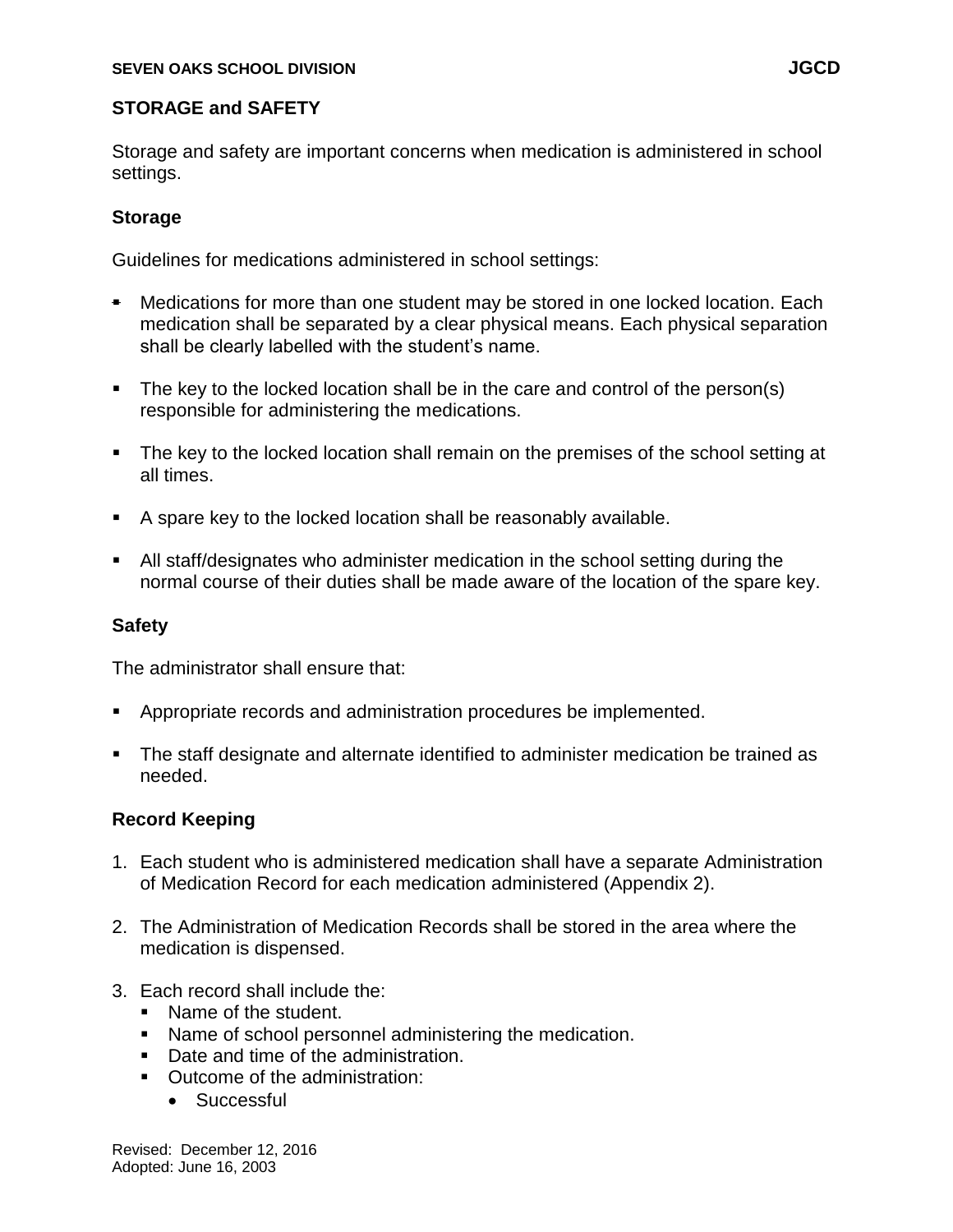- Refused
- Missed
- 4. Medication shall not be initialled as given until complete.
- 5. The Administration Record shall be completed immediately following each administration.

### **Expiration and Disposal**

- Medications have a finite usable period of effectiveness. The parent/guardian shall be responsible for replacing expired medications as well as the removal and disposal of expired medication.
- It is expected that medication(s) will be taken home by the parent/guardian or another responsible adult for any school closure or student absence exceeding two weeks.
- The school will dispose of any medication remaining at the school after June  $30<sup>th</sup>$  in accordance with Workplace Hazardous Materials Information System (WHMIS) guidelines.

## **Parent/Guardian Responsibilities**

Parent/guardian is to make every effort to make arrangements with the student's physician to have medication taken at home. When this is not possible parents/guardians are responsible for:

- 1. Completing the *Authorization for the Administration of Prescribed Medication Form.*
- 2. Ensuring that the first dose was administered and well tolerated prior to coming to school.
- 3. Notifying the school in writing of any changes in dosage or time of administration of medication.
- 4. Ensuring that their child has received the necessary information and training if they are to be responsible for the administration and/or storage of their own medication (e.g. epi pen/inhalers).
- 5. Ensuring that an adequate supply of medication in the proper dosage is at the school or is brought to school each day and that it is replaced prior to expiry dates.
- 6. Ensuring that their child has been made aware of their responsibility to report at the designated time and location in order for their medication to be administered.
- 7. Picking up unused medication at the end of the school year.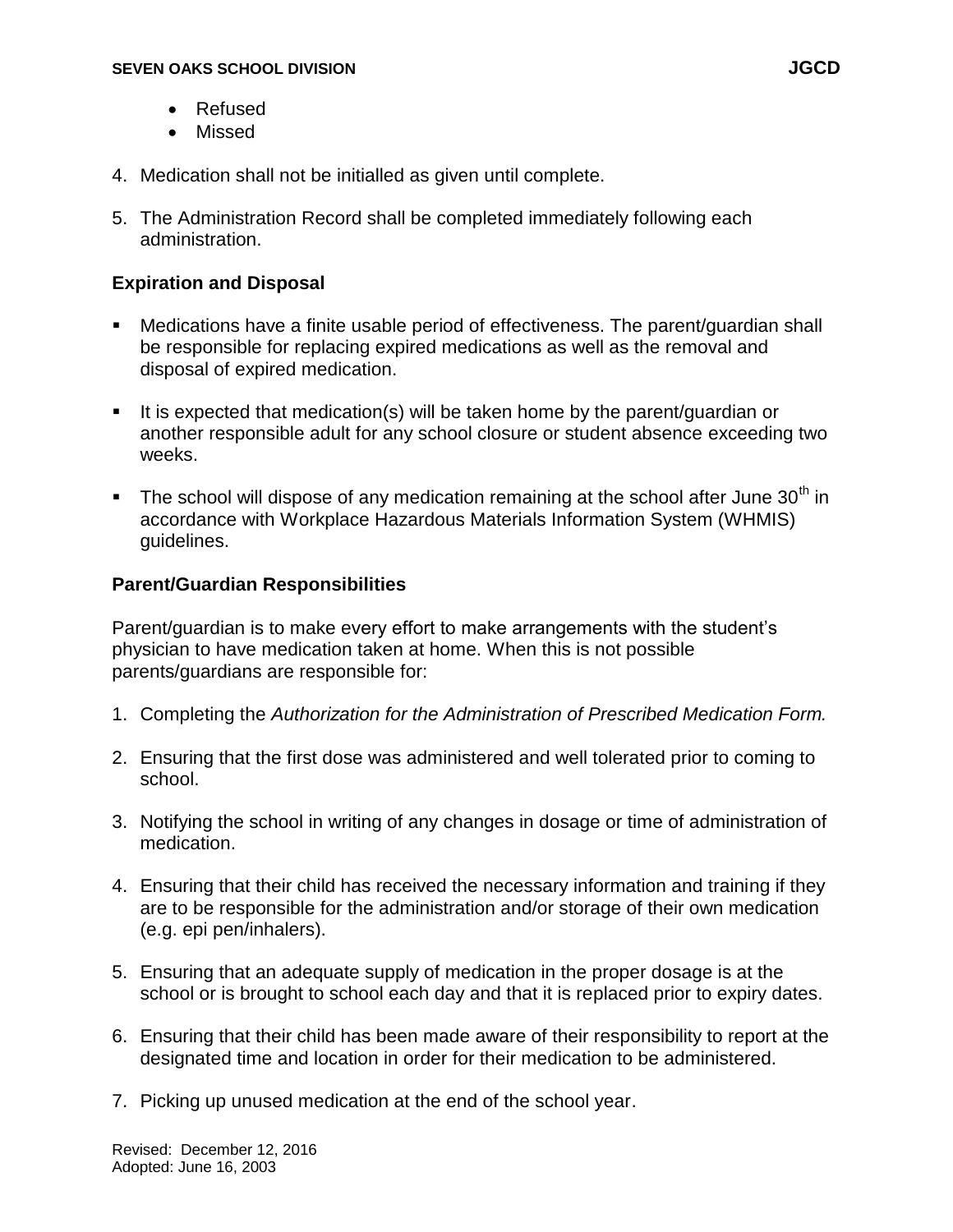## **Self-Administration**

When a student requires medication (prescribed or over-the-counter) to be administered at school on a regular basis and is able to safely, competently and consistently manage his/her own medication administration, self-administration is possible under the following conditions (Appendix 3).

- 1. The parent/guardian completes the *Authorization for Self-Administration of Medication* form.
- 2. Prescribed medication is brought to the school in a pharmacy labelled container. Over-the-counter medication is brought to the school in its original container.

Students in elementary and middle schools shall be required to have controlled substance medications (i.e. codeine, morphine) brought to the school by the parent/guardian or designated adult and stored in the school office or other adult only accessible locked location.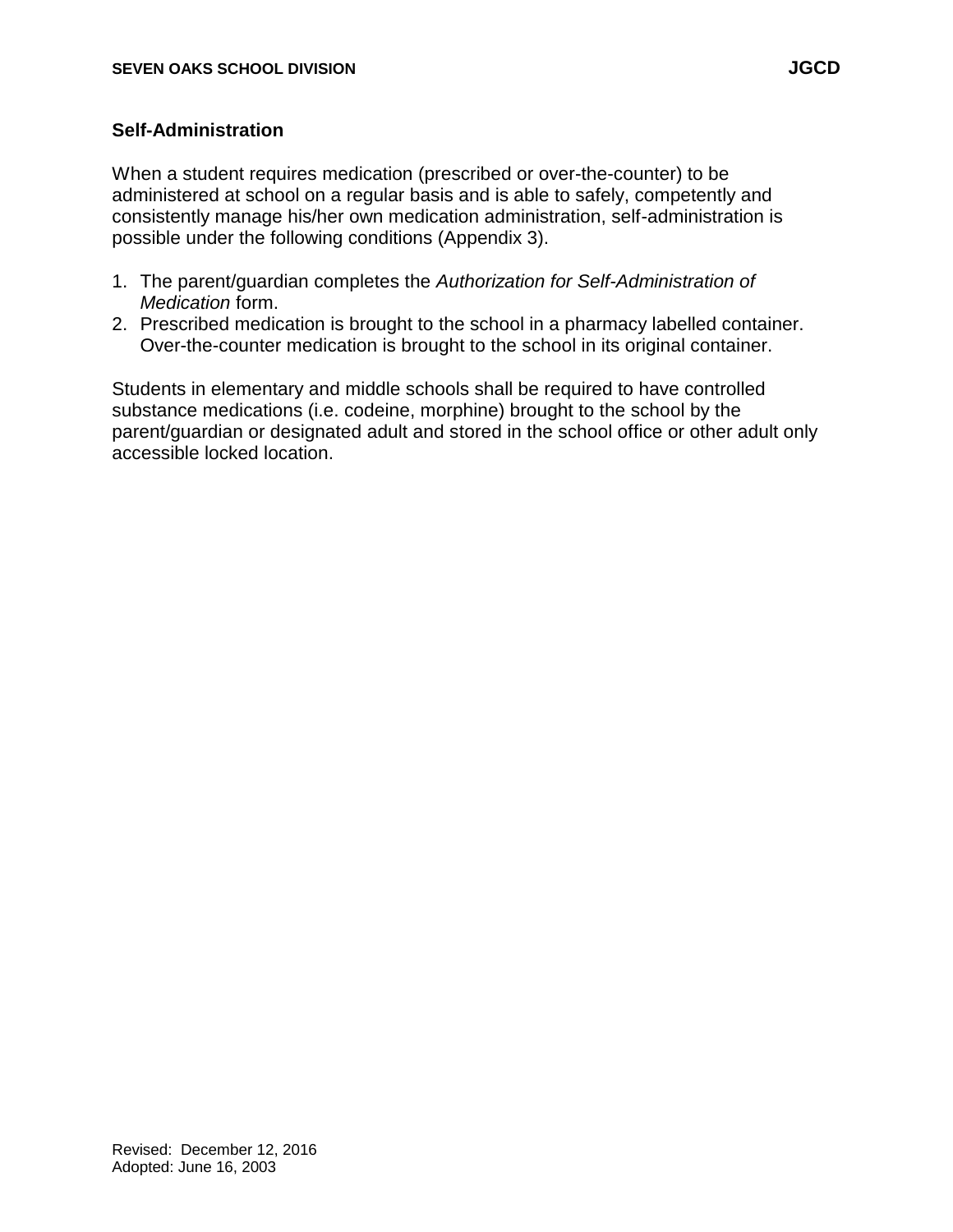| Date: ________________________<br>I hereby request and authorize that my child be given, at school, the medication listed below.<br>Such medication is to be given by the principal and/or designate.<br><b>Please Note:</b><br>The original container from the pharmacy must be supplied with the original label listing the<br>student's name, the name of the medication, the dosage and the time of day it is to be given.<br>It is the responsibility of the parent/guardian to deliver the medication safely to the school<br>office.<br>The medication will be kept in a safe place in the school and administered by the principal<br>and/or designate.<br>The student's picture may be posted for staff reference in the area where medication is<br>administered.<br>Unused medication will be disposed of after sixty (60) days if not picked up by parent(s) as per<br>Policy JGCD. | <b>Appendix 1</b><br><b>SEVEN OAKS SCHOOL DIVISION</b><br><b>Administration of Prescribed Medication</b><br><b>SEVEN OAKS</b><br><b>SCHOOL DIVISION</b><br>community begins here |  |  |  |  |  |
|-------------------------------------------------------------------------------------------------------------------------------------------------------------------------------------------------------------------------------------------------------------------------------------------------------------------------------------------------------------------------------------------------------------------------------------------------------------------------------------------------------------------------------------------------------------------------------------------------------------------------------------------------------------------------------------------------------------------------------------------------------------------------------------------------------------------------------------------------------------------------------------------------|----------------------------------------------------------------------------------------------------------------------------------------------------------------------------------|--|--|--|--|--|
|                                                                                                                                                                                                                                                                                                                                                                                                                                                                                                                                                                                                                                                                                                                                                                                                                                                                                                 |                                                                                                                                                                                  |  |  |  |  |  |
|                                                                                                                                                                                                                                                                                                                                                                                                                                                                                                                                                                                                                                                                                                                                                                                                                                                                                                 |                                                                                                                                                                                  |  |  |  |  |  |
|                                                                                                                                                                                                                                                                                                                                                                                                                                                                                                                                                                                                                                                                                                                                                                                                                                                                                                 |                                                                                                                                                                                  |  |  |  |  |  |
|                                                                                                                                                                                                                                                                                                                                                                                                                                                                                                                                                                                                                                                                                                                                                                                                                                                                                                 |                                                                                                                                                                                  |  |  |  |  |  |
| Start Date: ________________________________<br>Dosage: ___________________________________<br>The first dose has been administered and well-tolerated at home: ___________________________________                                                                                                                                                                                                                                                                                                                                                                                                                                                                                                                                                                                                                                                                                             |                                                                                                                                                                                  |  |  |  |  |  |
|                                                                                                                                                                                                                                                                                                                                                                                                                                                                                                                                                                                                                                                                                                                                                                                                                                                                                                 |                                                                                                                                                                                  |  |  |  |  |  |
|                                                                                                                                                                                                                                                                                                                                                                                                                                                                                                                                                                                                                                                                                                                                                                                                                                                                                                 |                                                                                                                                                                                  |  |  |  |  |  |
|                                                                                                                                                                                                                                                                                                                                                                                                                                                                                                                                                                                                                                                                                                                                                                                                                                                                                                 |                                                                                                                                                                                  |  |  |  |  |  |
|                                                                                                                                                                                                                                                                                                                                                                                                                                                                                                                                                                                                                                                                                                                                                                                                                                                                                                 |                                                                                                                                                                                  |  |  |  |  |  |
|                                                                                                                                                                                                                                                                                                                                                                                                                                                                                                                                                                                                                                                                                                                                                                                                                                                                                                 |                                                                                                                                                                                  |  |  |  |  |  |
|                                                                                                                                                                                                                                                                                                                                                                                                                                                                                                                                                                                                                                                                                                                                                                                                                                                                                                 |                                                                                                                                                                                  |  |  |  |  |  |
|                                                                                                                                                                                                                                                                                                                                                                                                                                                                                                                                                                                                                                                                                                                                                                                                                                                                                                 |                                                                                                                                                                                  |  |  |  |  |  |

Parent/Guardian Signature (work)

Phone #: \_\_\_\_\_\_\_\_\_\_\_\_\_\_\_\_\_\_\_\_\_\_(home) (cell/pager)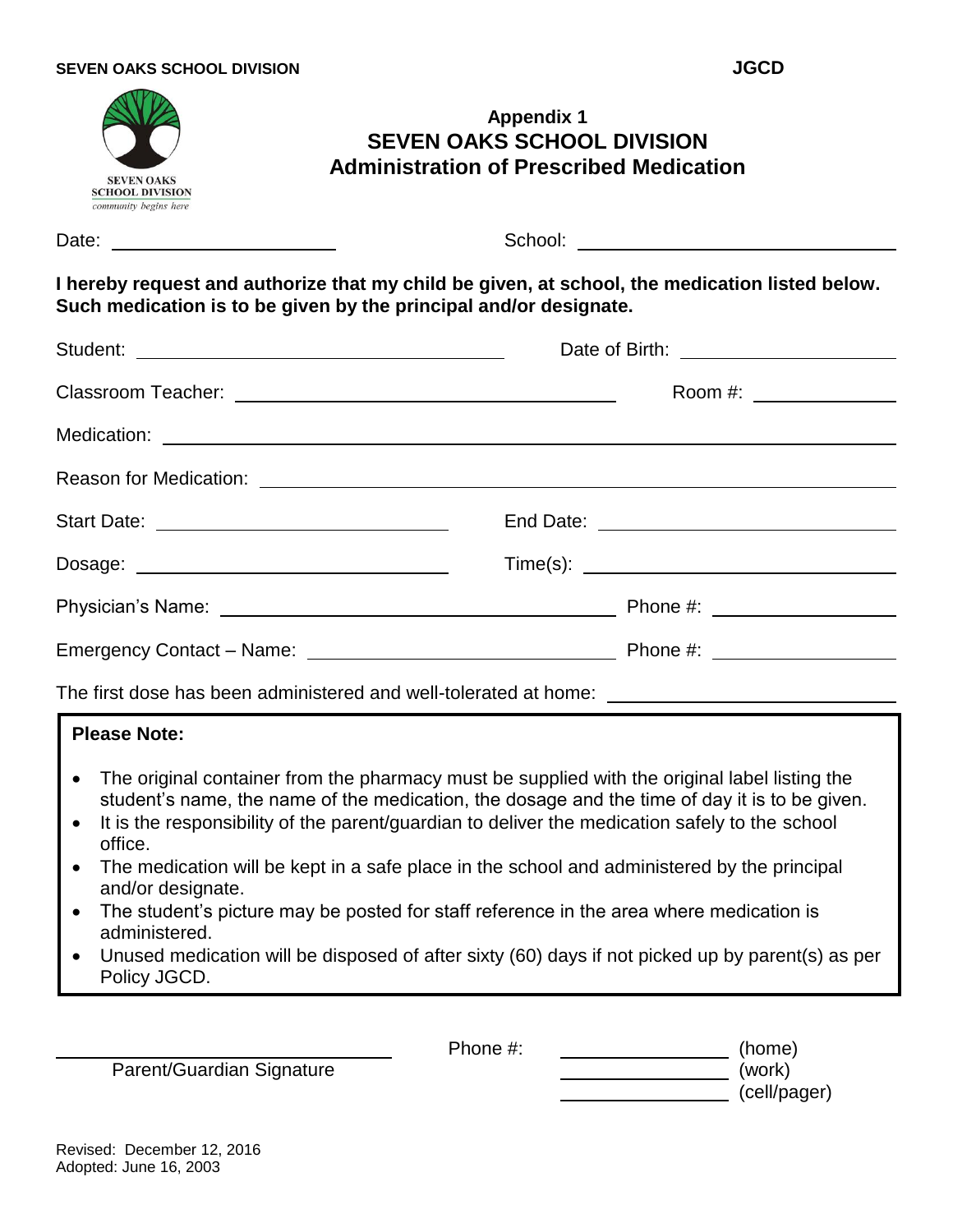| <b>SEVEN OAKS SCHOOL DIVISION</b>                                                                                                                                                                                              |                                                                                                                           |            | <b>JGCD</b> |                      |  |  |  |
|--------------------------------------------------------------------------------------------------------------------------------------------------------------------------------------------------------------------------------|---------------------------------------------------------------------------------------------------------------------------|------------|-------------|----------------------|--|--|--|
| <b>SEVEN OAKS</b><br><b>SCHOOL DIVISION</b><br>community begins here                                                                                                                                                           | <b>Appendix 2</b><br><b>SEVEN OAKS SCHOOL DIVISION</b><br><b>ADMINISTRATION OF PRESCRIBED</b><br><b>MEDICATION RECORD</b> |            |             | <b>Student Photo</b> |  |  |  |
|                                                                                                                                                                                                                                | Student Name: <u>______________________</u>                                                                               |            | DOB:        |                      |  |  |  |
| School: Analysis of the state of the state of the state of the state of the state of the state of the state of the state of the state of the state of the state of the state of the state of the state of the state of the sta | Teacher:                                                                                                                  |            |             | Room:                |  |  |  |
| Medication:                                                                                                                                                                                                                    |                                                                                                                           | Dosage:    |             |                      |  |  |  |
| Time of Administration:                                                                                                                                                                                                        |                                                                                                                           | Physician: |             |                      |  |  |  |

#### **Directions:**

- Personnel who administer and witness that medication was taken must initial each dose.
- Full signature of person who administers medication must appear on the bottom of each page as well as Administrator's signature.
- Upon completion or at yearend, Record sheets are to be submitted to Administrator.

| <b>Date</b> | <b>Time</b><br>Given | <b>Initials of person</b><br>Administering<br><b>Medication</b> | Comments (i.e. refused medication,<br>administration in doubt, no medication at<br>school) |
|-------------|----------------------|-----------------------------------------------------------------|--------------------------------------------------------------------------------------------|
|             |                      |                                                                 |                                                                                            |
|             |                      |                                                                 |                                                                                            |
|             |                      |                                                                 |                                                                                            |
|             |                      |                                                                 |                                                                                            |
|             |                      |                                                                 |                                                                                            |
|             |                      |                                                                 |                                                                                            |
|             |                      |                                                                 |                                                                                            |
|             |                      |                                                                 |                                                                                            |
|             |                      |                                                                 |                                                                                            |
|             |                      |                                                                 |                                                                                            |
|             |                      |                                                                 |                                                                                            |
|             |                      |                                                                 |                                                                                            |
|             |                      |                                                                 |                                                                                            |
|             |                      |                                                                 |                                                                                            |
|             |                      |                                                                 |                                                                                            |
|             |                      |                                                                 |                                                                                            |
|             |                      |                                                                 |                                                                                            |
|             |                      |                                                                 |                                                                                            |
|             |                      |                                                                 |                                                                                            |
|             |                      |                                                                 |                                                                                            |
|             |                      |                                                                 |                                                                                            |
|             |                      |                                                                 |                                                                                            |
|             |                      |                                                                 |                                                                                            |
|             |                      |                                                                 |                                                                                            |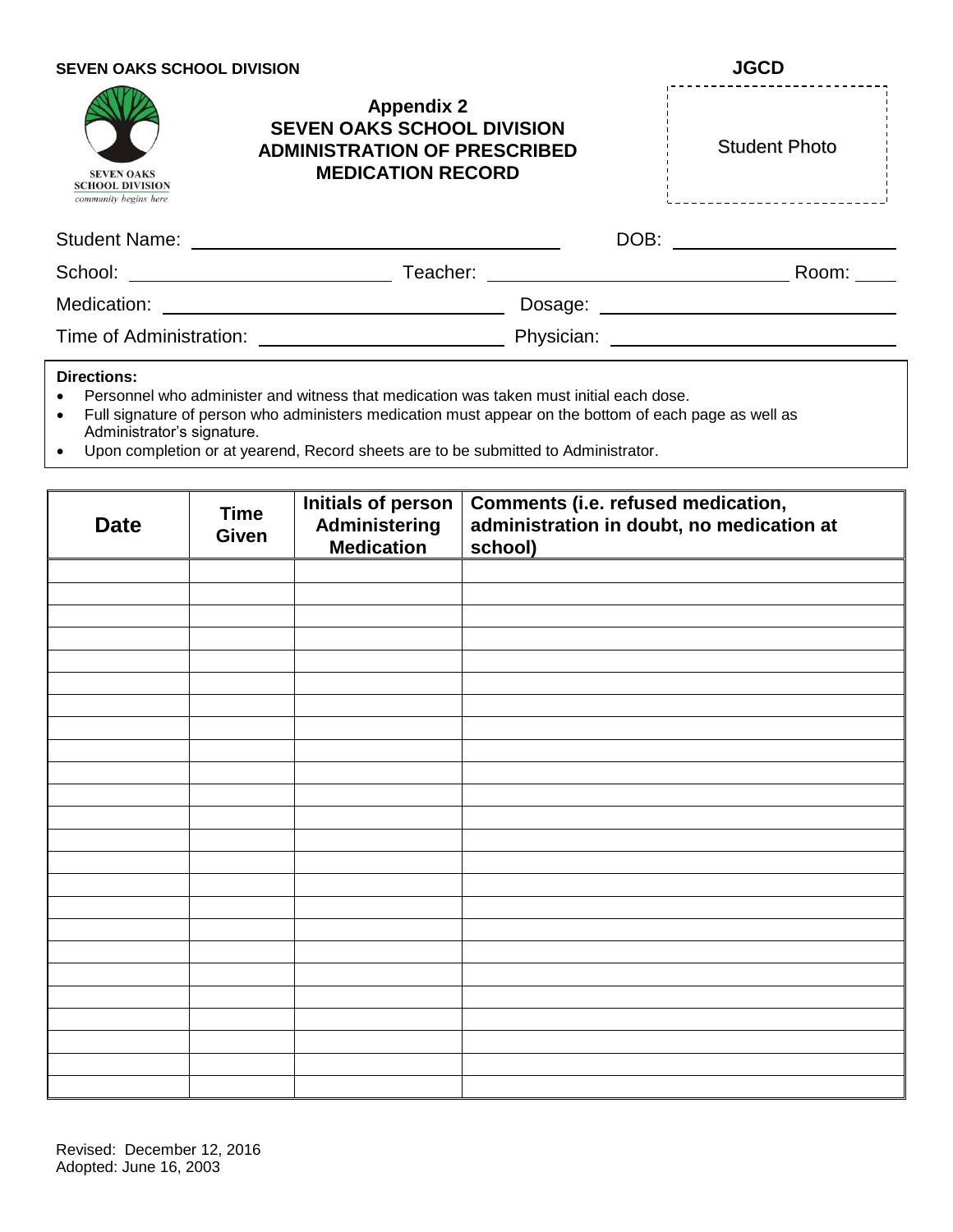*Continued* Student Name:

| <b>Date</b> | <b>Time</b><br>Given | Initials of person<br>Administering<br><b>Medication</b> | Comments (i.e. refused medication,<br>administration in doubt, no medication at<br>school) |
|-------------|----------------------|----------------------------------------------------------|--------------------------------------------------------------------------------------------|
|             |                      |                                                          |                                                                                            |
|             |                      |                                                          |                                                                                            |
|             |                      |                                                          |                                                                                            |
|             |                      |                                                          |                                                                                            |
|             |                      |                                                          |                                                                                            |
|             |                      |                                                          |                                                                                            |
|             |                      |                                                          |                                                                                            |
|             |                      |                                                          |                                                                                            |
|             |                      |                                                          |                                                                                            |
|             |                      |                                                          |                                                                                            |
|             |                      |                                                          |                                                                                            |
|             |                      |                                                          |                                                                                            |
|             |                      |                                                          |                                                                                            |
|             |                      |                                                          |                                                                                            |
|             |                      |                                                          |                                                                                            |
|             |                      |                                                          |                                                                                            |
|             |                      |                                                          |                                                                                            |
|             |                      |                                                          |                                                                                            |
|             |                      |                                                          |                                                                                            |
|             |                      |                                                          |                                                                                            |
|             |                      |                                                          |                                                                                            |
|             |                      |                                                          |                                                                                            |
|             |                      |                                                          |                                                                                            |
|             |                      |                                                          |                                                                                            |
|             |                      |                                                          |                                                                                            |
|             |                      |                                                          |                                                                                            |
|             |                      |                                                          |                                                                                            |
|             |                      |                                                          |                                                                                            |
|             |                      |                                                          |                                                                                            |
|             |                      |                                                          |                                                                                            |
|             |                      |                                                          |                                                                                            |
|             |                      |                                                          |                                                                                            |
|             |                      |                                                          |                                                                                            |
|             |                      |                                                          |                                                                                            |
|             |                      |                                                          |                                                                                            |
|             |                      |                                                          |                                                                                            |
|             |                      |                                                          |                                                                                            |

Signature of person(s) administering medication: \_\_\_\_\_\_\_\_\_\_\_\_\_\_\_\_\_\_\_\_\_\_\_\_\_\_\_\_\_\_\_\_

Upon completion, Administrator's Signature:

Revised: December 12, 2016 Adopted: June 16, 2003